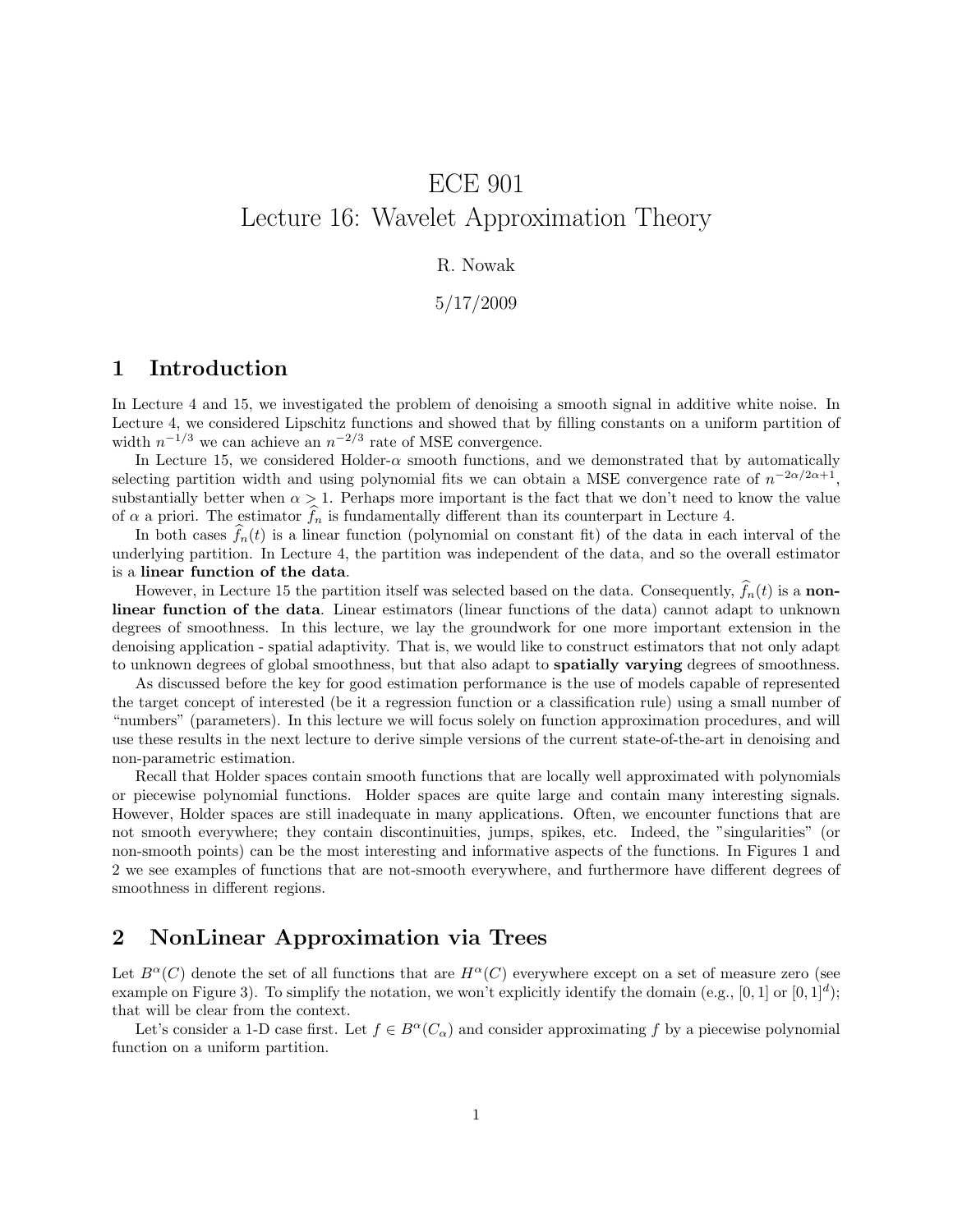

Figure 1: Example of functions not smooth everywhere. (a) 1-D Case (b) 2-D Case



Figure 2: Example of functions having different degrees of smoothness. (a) 1-D Case (b) 2-D Case



<span id="page-1-0"></span>Figure 3: Sets of measure zero. (a) 1-D Case (b) 2-D Case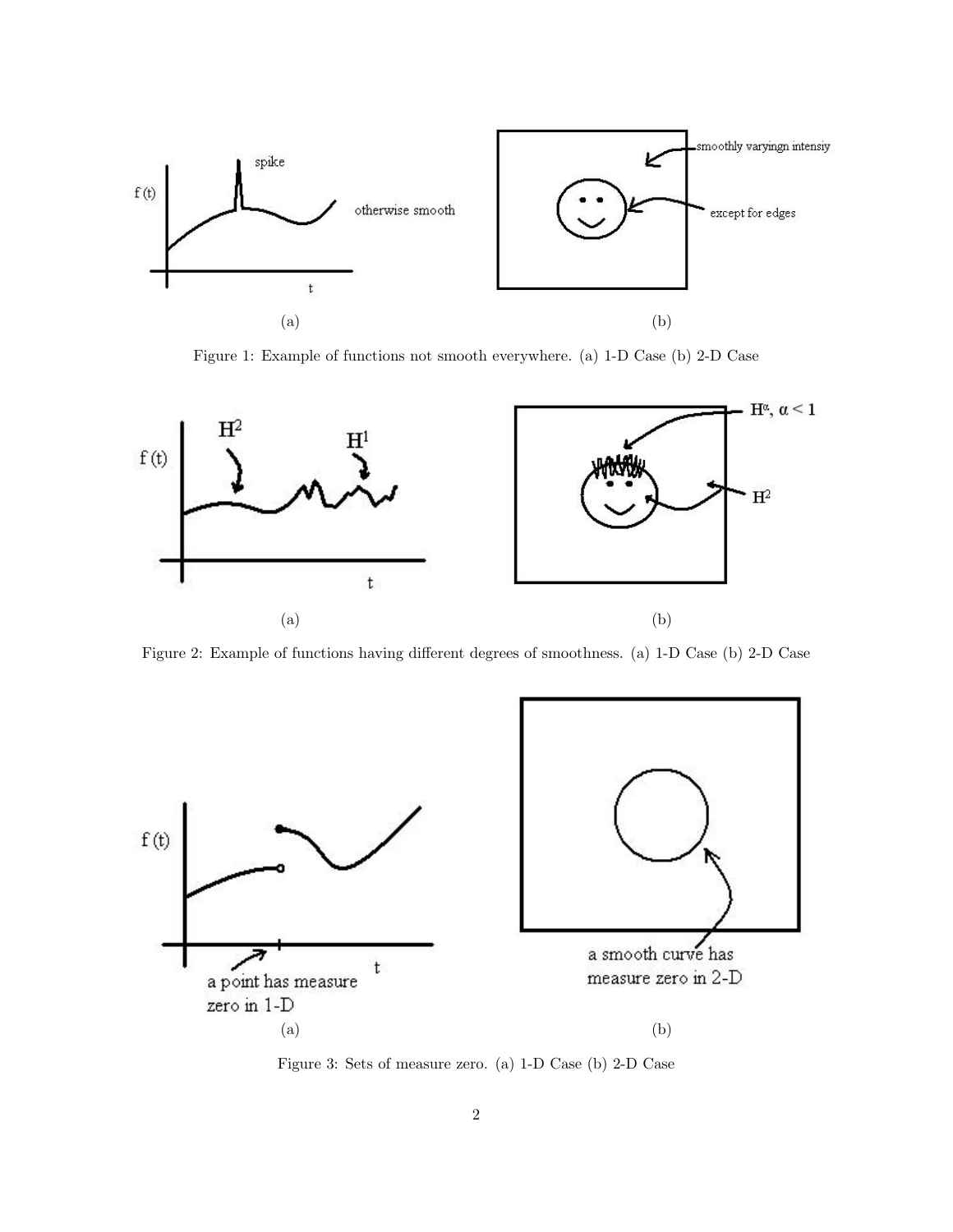

<span id="page-2-0"></span>Figure 4: Smooth curve with a discontinuity.



Figure 5: Large approximation error.

If f is Holder- $\alpha$  smooth everywhere, then by using an appropriate partition width  $k^{-1}$  and fitting degree  $\lceil \alpha \rceil$  polynomials on each interval we have an approximation  $f_k$  satisfying

$$
|f(t) - f_k(t)| \leq C k^{-\alpha}
$$

and

$$
||f - f_k||_{L_2}^2 = O(k^{-2\alpha}).
$$

However, if there is a discontinuity then for  $t$  in the interval containing the discontinuity the difference

$$
|f(t) - f_k(t)|
$$

will not be small (see Figure [2\)](#page-1-0). Suppose f is piecewise Lipschitz and  $f_k$  is a piecewise constant function. Then

$$
|f(t) - f_k(t)| \approx \Delta
$$

where  $\Delta$  is a constant equal to average of f on right and left side of discontinuity in this interval (see Figure [2.](#page-2-0) Because of this

$$
\Rightarrow ||f - f_k||_{L_2}^2 = O(k^{-1})
$$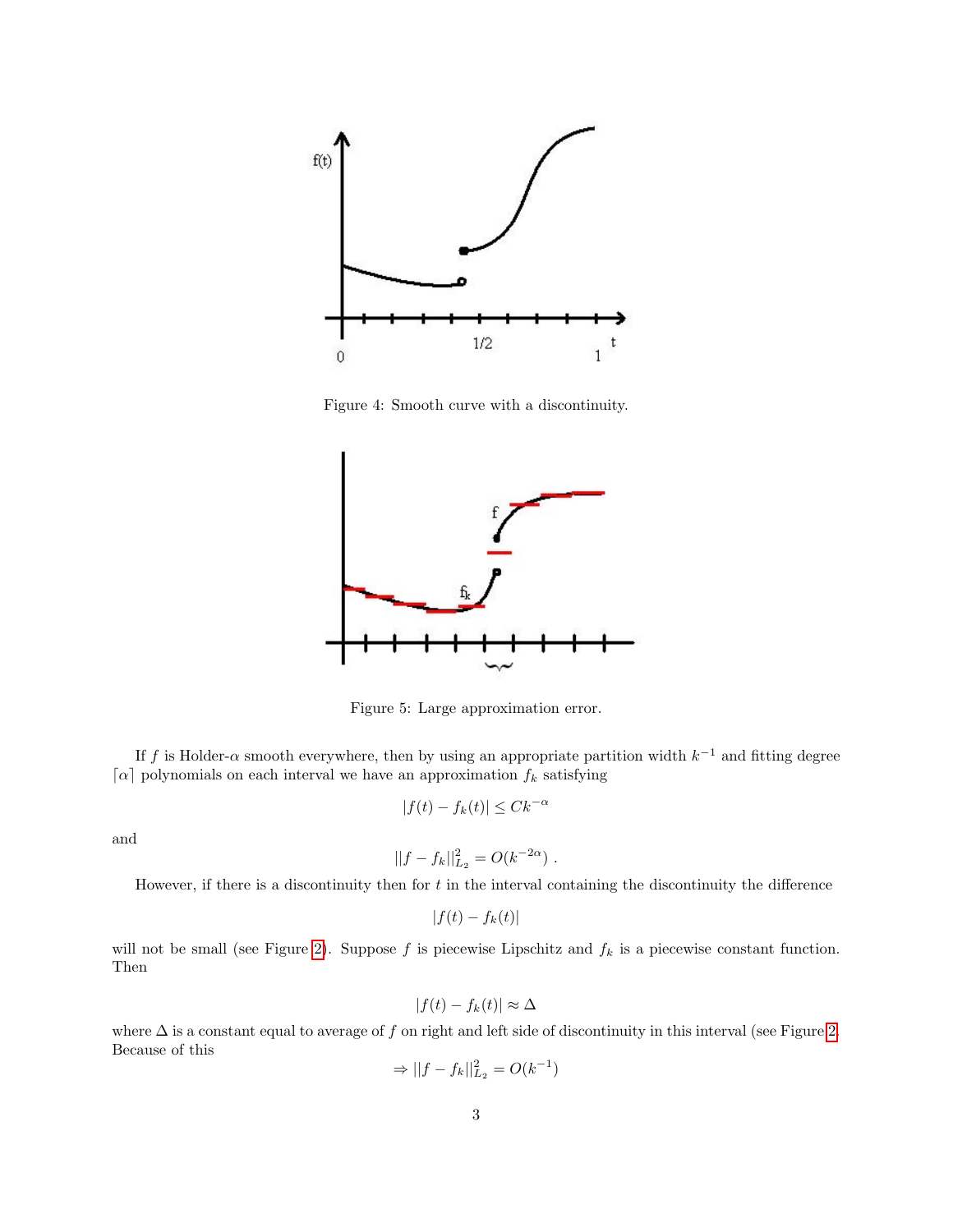where  $k^{-1}$  is the width of the interval. Notice this rate is quite slower than if the function was globally smooth.

This problem naturally suggests the following remedy: adjust your partition so that the pieces are aligned with the discontinuities. To do so in a practical way implies that we want to use very small intervals near discontinuities and larger intervals in smooth regions. We can accomplish this need for "adaptive resolution" or "multiresolution" using recursive partitions and trees.

## <span id="page-3-0"></span>3 Recursive Dyadic Partitions

.

We discussed this idea already in our examination of classification trees. The main idea is illustrated in Figure [3](#page-3-0)



Figure 6: Complete and pruned RDP along with their correspnding tree structures.

Consider a function  $f \in B^{\alpha}(C)$  that contains no more than m points of discontinuity, and is  $H^{\alpha}(C)$  away from these points.

Lemma 1. Consider a complete RDP with n intervals, then there exists an associated pruned RDP with  $O(klogn)$  intervals, such that an associated piecewise degree  $\lceil \alpha \rceil$  polynomial approximation  $(f)_k$ , has a squared approximation error of  $O(min\{k^{-2\alpha}, n^{-1}\})$ .

Proof : Assume  $n > k > m$ . Divide [0,1] into k intervals. If f is smooth on a particular interval I, then

$$
|f(t) - \tilde{f}_k(t)| = O(k^{-2\alpha}) \forall t \in I
$$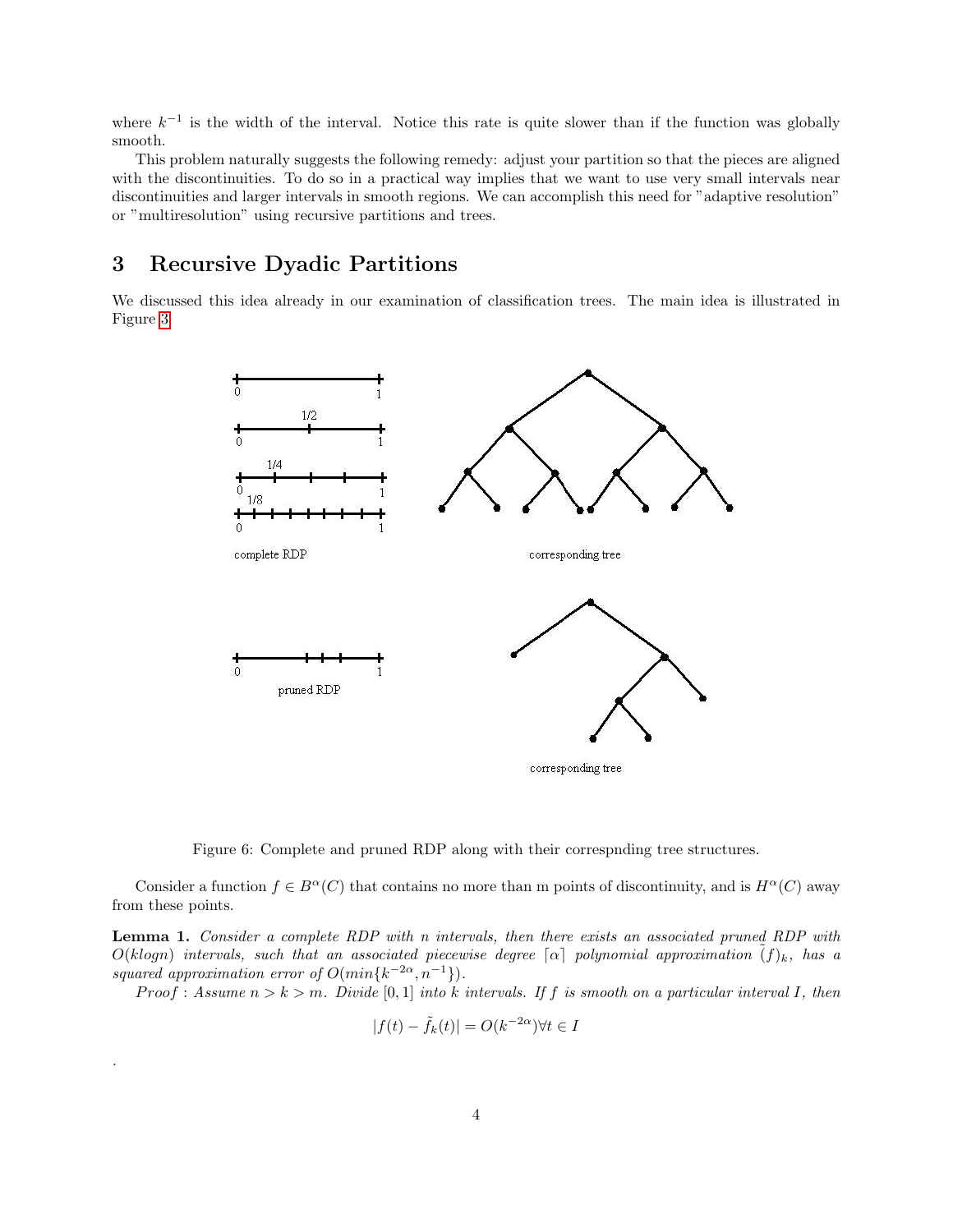In intervals that contain a discontinuity, recursively subdivide into two until the discontinuity is contained in an interval of width  $n^{-1}$ . This process results in at most log<sub>2</sub>n additional subintervals per discontinuity, and the squared approximation error is  $O(k-2\alpha)$  on all of them accept the m intervals of width  $n^{-1}$  containing the discontinuities where the error is  $O(1)$  at each point.

Thus, the overall squared  $L_2$  norm is

$$
||f-\tilde{f}_k||^2_{L_2}=O(\min\{k^{-2\alpha},n^{-1}\})
$$

and there are at most  $k + log_2n$  intervals in the partition. Since  $k_i$ m, we can upperbound the number of intervals by  $2klog_2 n$ .

Note that if the initial complete RDP has  $n \approx k^{2\alpha}$  intervals, then the squared error is  $O(k^{-2\alpha})$ .

Thus, we only incur a factor of  $2\alpha\log k$  additional leafs and achieve the same overall approximation error as in the  $H^{\alpha}(C_{\alpha})$  case. We will see that this is a small price to pay in order to handle not only smooth functions, but also piecewise smooth functions.

### 4 Wavelet Approximations

Let  $f \in L^2([0,1])$ ;  $\int f^2(t)dt < \infty$ .

A wavelet representation of  $f$  is a series of the form

$$
f = c_o + \sum_{j\geq 0}^{\infty} \sum_{k=1}^{2^j} \langle f, \psi_{j,k} \rangle \psi_{j,k} ,
$$

where  $c_o$  is a constant  $(c_o = \int_0^1 f(t) dt)$ ,

$$
\theta_{j,k} \equiv \lt f, \psi_{j,k} \gt = \int_0^1 f(t) \psi_{j,k}(t) dt
$$

and the basis functions  $\psi_{j,k}$  are orthonormal, oscillatory signals, each with an associated scale  $2^{-j}$  and position  $k2^{-j}$ .  $\psi_{j,k}$  is called the wavelet at scale  $2^{-j}$  and position  $k2^{-j}$ .

Example 1. Haar Wavelets: The "first" wavelet basis that was developed.

$$
\psi_{j,k}(t) = 2^{j/2} (\mathbf{1}\{t \in [2^{-j}(k-1), 2^{-j}(k-1/2)]\} - \mathbf{1}\{t \in [2^{-j}(k-1/2), 2^{-j}k]\})
$$

$$
\int_0^1 \psi_{j,k}(t)dt = 0
$$

$$
\int_0^1 \psi_{j,k}^2(t)dt = \int_{(k-1)2^{-j}}^{k2^{-j}} 2^j dt = 1
$$

$$
\int_0^1 \psi_{j,k}(t)\psi_{l,m}(t)dt = 0 \text{ unless } j = l, k = m.
$$

Note: If f is constant on  $[2^{-j}(k-1), 2^{-j}k]$ , then

$$
\int f \psi_{j,k}(t) = 0
$$

. Because of this and the fact that each wavelet basis function is supported on a small region means that wavelets are "blind" to constant patches.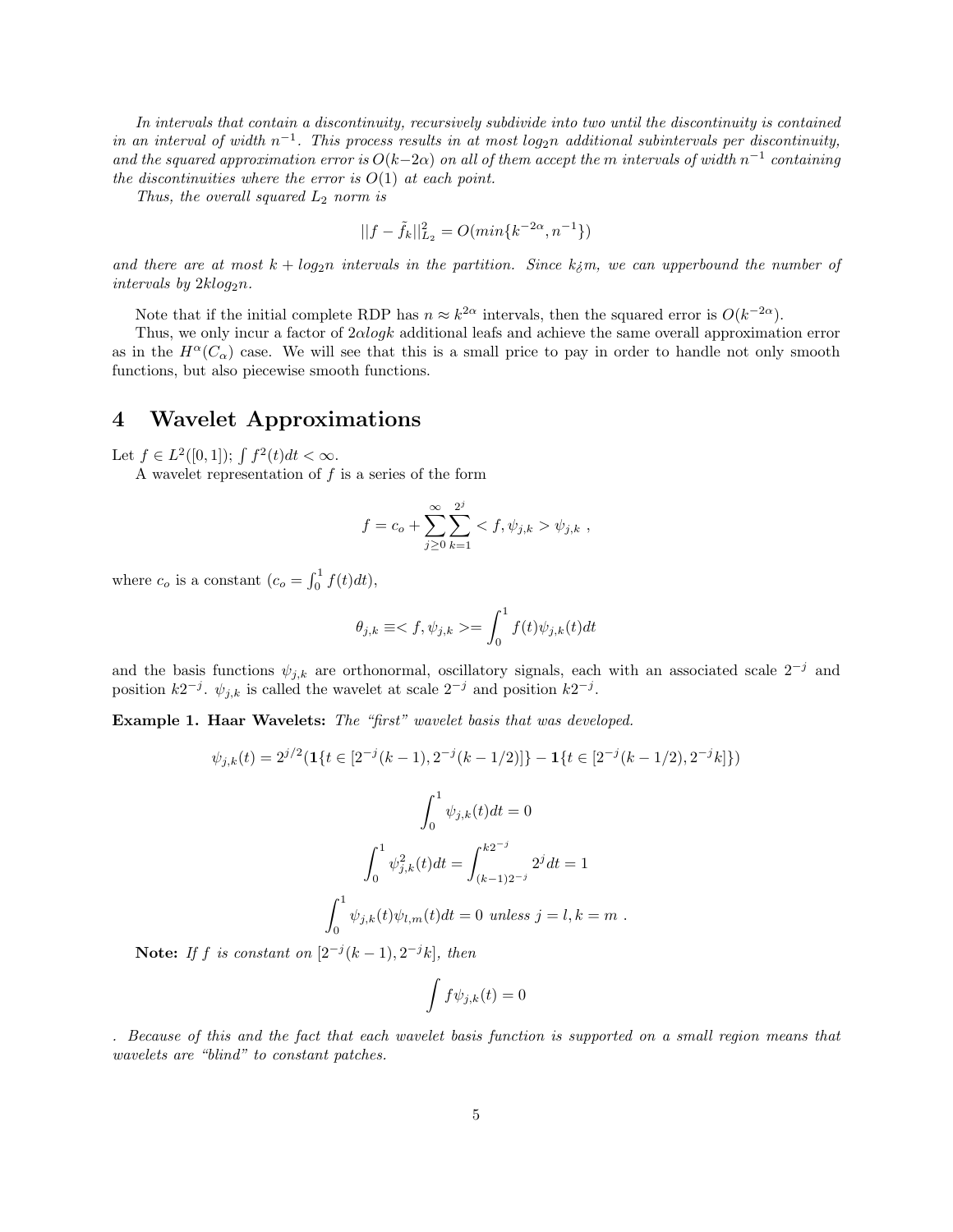

Figure 7: Haar Wavelet

Why is this basis useful? Suppose  $f$  is piecewise constant with at most  $m$  discontinuities. Let

$$
f_J = c_o + \sum_{j=0}^{J-1} \sum_{k=1}^{2^j} \theta_{j,k} \psi_{j,k} ,
$$

where  $\theta_{j,k}$  are the wavelet coefficients. Then,  $f_j$  has at most  $mJ$  non-zero wavelet coefficients; i.e.,  $\lt$  $f, \psi_{j,k} > = 0$  for all but mJ terms, since at most one Haar Wavelet at each scale senses each point of discontinuity. Said another way, all but at most m of the wavelets at each scale have support over constant regions of  $f$ .  $f<sub>J</sub>$  itself will be piecewise constant with discontinuities only possible occurring at end points of the intervals  $[2^{-J}(k-1), 2^{-J}k]$ . Therefore, in this case

$$
||f - f_J||_{L_2}^2 = O(2^{-J}).
$$

The idea of Haar wavelets can be extended (although this extension is not immediately trivial). Daubechies wavelets are the extension of the Haar wavelet idea. Haar wavelets have one "vanishing moment":

$$
\int_0^1 \psi_{j,k} = 0.
$$

Daubechies wavelets are "smoother" basis functions with extra vanishing moments. The Daubechies-N wavelet has N vanishing moments.

$$
\int_0^1 t^l \psi_{j,k} dt = 0, \quad \forall l = 0, 1, ..., N - 1.
$$

The Daubechies-1 wavelet is just the Haar case.

If f is a piecewise degree  $\leq N$  polynomial with at most m pieces, then using the Daubechies-N wavelet system yields an approximation such that

$$
||f - f_J||_{L_2}^2 = O(2^{-J})
$$

and

$$
f_J(t) = c_o + \sum_{j=0}^{J-1} \sum_{k=1}^{2^j} \langle f, \psi_{j,k} \rangle \psi_{j,k}(t)
$$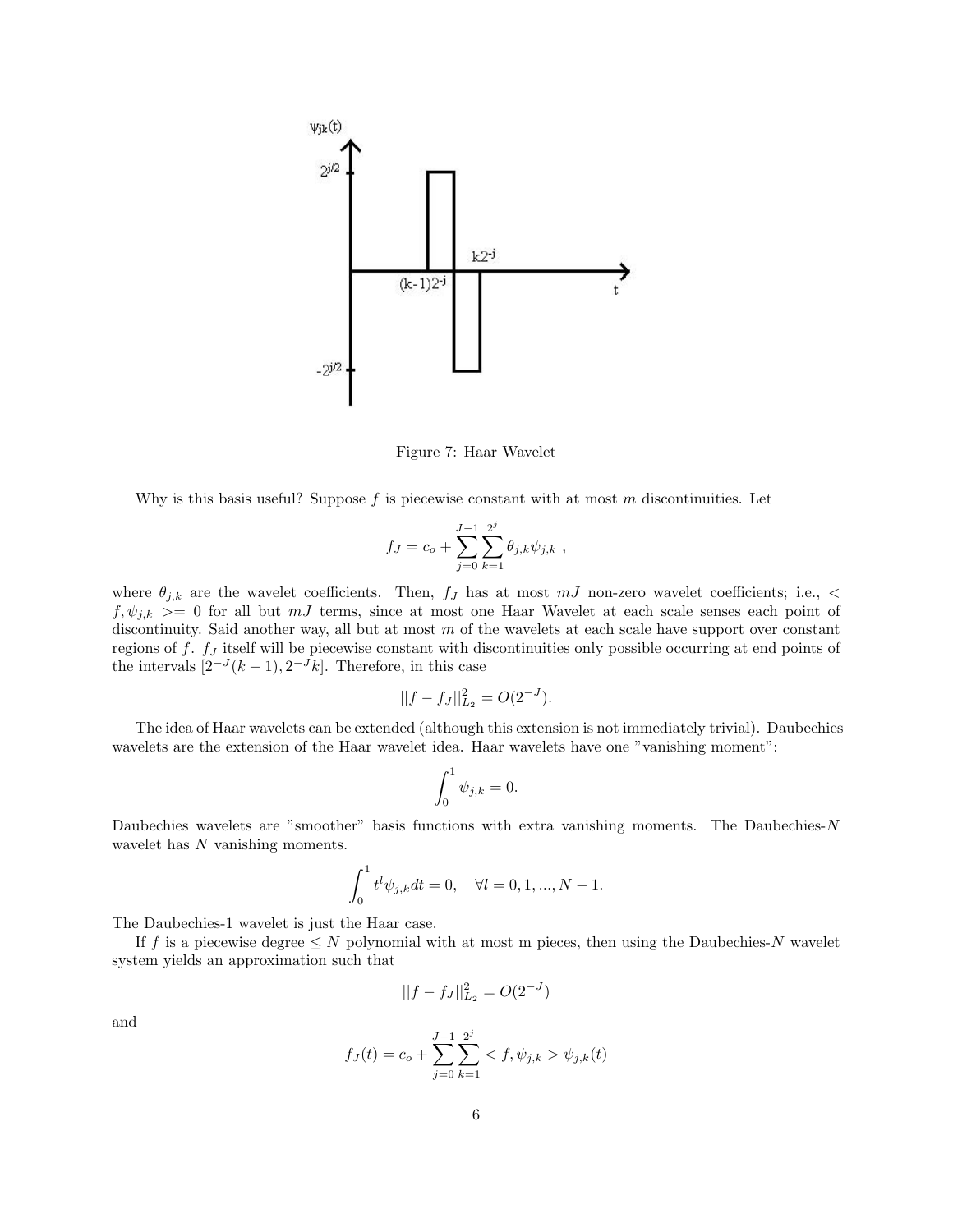has at most  $O(mJ)$  non-zero wavelet coefficients.  $f_J$  is called the Discrete Wavelet Transform (DWT) approximation of  $f$ . The key idea is the same as we saw with trees.

## 5 Sampled Data

We can also use DWT's to analyze and represent discrete, sampled functions. Suppose,

$$
\boldsymbol{f} = [f(1/n), f(2/n), ..., f(n/n)]
$$

then we can write  $f$  as

$$
\bm{f} = c_o + \sum_{j=0}^{log_2 n - 1} \sum_{k=1}^{2^j} <\bm{f}, \bm{\psi}_{j,k} > \bm{\psi}_{j,k}
$$

where

$$
\boldsymbol{\psi}_{j,k} = [\psi_{j,k}(1), \psi_{j,k}(2), ..., \psi_{j,k}(n)]
$$

is a discrete time analog of the continuous time wavelets we considered before. In particular,

$$
\sum_{i=1}^{n} i^{l} \psi_{j,k}(i) = 0, l = 0, 1, ..., N - 1
$$

for the Daubechies-N discrete wavelets.

$$
<\boldsymbol{f},\boldsymbol{\psi}_{j,k}> = \boldsymbol{f}^T\boldsymbol{\psi}_{j,k}
$$

Thus, we also have an analogous approximation result: If  $f$  are samples from a piecewise degree  $\leq N$  polynomial function with a finite number m of discontinuities, then f has  $O(mJ)$  non-zero wavelet coefficients.

## 6 Approximating  $B^{\alpha}$  functions with wavelets

Suppose  $f \in B^{\alpha}(C)$  and has a finite number of discontinuities. Let  $f_p$  denote piecewise degree- $N(N = \lceil \alpha \rceil)$ polynomial approximation to f with  $O(k)$  pieces; a uniform partition into k equal length intervals followed by addition splits at the points of discontinuity.

Then

$$
|f(t) - f_p(t)|^2 = O(k^{-2\alpha}) \quad \forall t \in [0, 1]
$$
  
\n
$$
\Rightarrow |f(i/n) - f_p(i/n)|^2 = O(k^{-2\alpha}), \quad i = 1, ..., n
$$
  
\n
$$
\Rightarrow 1/n||f - f_p||_{\ell_2}^2 = O(k^{-2\alpha})
$$

and  $f_p$  has  $O(klog_2 n)$  non-zero coefficients according to our previous analysis.